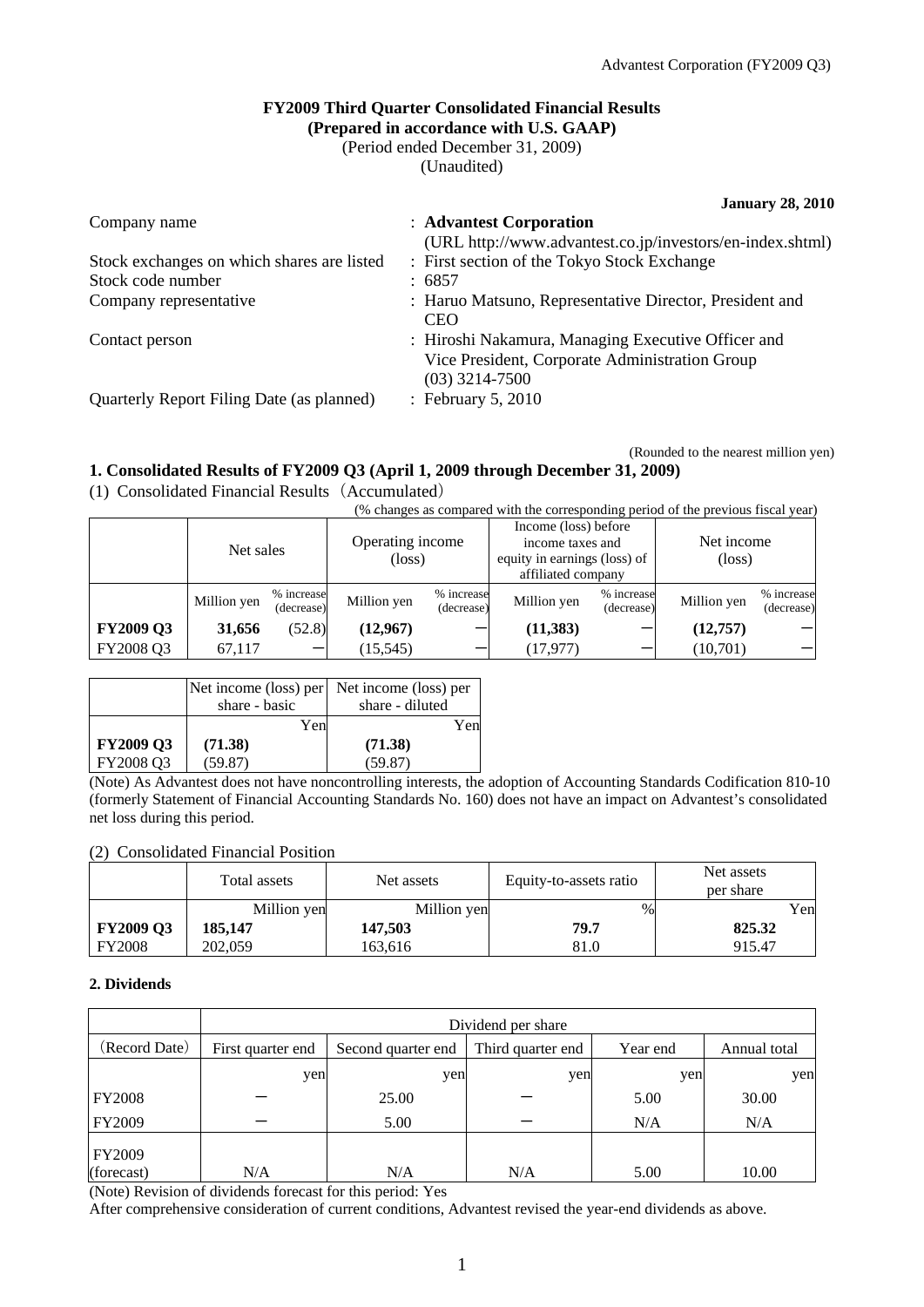| 3. Projected Results for FY2009 (April 1, 2009 through March 31, 2010) |  |  |  |
|------------------------------------------------------------------------|--|--|--|
|------------------------------------------------------------------------|--|--|--|

|               | Net sales   |                          | Operating income<br>$(\text{loss})$ |                          | Income (loss) before<br>income taxes and<br>equity in earnings (loss) of<br>affiliated company |                          | Net income<br>$(\text{loss})$ |                          |
|---------------|-------------|--------------------------|-------------------------------------|--------------------------|------------------------------------------------------------------------------------------------|--------------------------|-------------------------------|--------------------------|
|               | Million yen | % increase<br>(decrease) | Million yen                         | % increase<br>(decrease) | Million yen                                                                                    | % increase<br>(decrease) | Million yen                   | % increase<br>(decrease) |
| <b>FY2009</b> | 52,000      | (32.2)                   | (13,000)                            | -                        | (11,500)                                                                                       |                          | (13,500)                      |                          |

|        | Net income (loss) |  |  |
|--------|-------------------|--|--|
|        | per share         |  |  |
|        | Yen               |  |  |
| FY2009 | (75.54)           |  |  |

(Note) Revision of earnings forecast for this period: Yes

Advantest did not report the earnings forecast for the fiscal year ending March 31, 2010 in late October of last year due to difficulty in forecasting trends in the demand for semiconductors and investment plans for semiconductor related capital expenditure.

At this time, Advantest is able to report the earnings forecast for the fiscal year ending March 31, 2010, taking into account trends in orders input received and other factors in the third quarter. Such earnings forecast is reported above.

#### **4. Others**

(1) Material changes in subsidiaries during this period (changes in scope of consolidation resulting from changes in subsidiaries): Yes

Newly included None; Excluded 1 (Company name: Advantest DI Corporation) (Note) Please see "Business Results" 4. Others on page 6 for details.

(2) Use of simplified accounting method and special accounting policy for quarterly consolidated financial statements: Yes (Note) Please see "Business Results" 4. Others on page 6 for details.

(3) Changes in accounting principles, procedures and the presentation of the quarterly consolidated financial

- statements: 1) Changes based on revisions of accounting standard: None
- Changes other than 1) above: None
- (4) Number of issued and outstanding stock (common stock):
	- 1) Number of issued and outstanding stock at the end of each fiscal period (including treasury stock): FY2009 Q3 199,566,770 shares; FY2008 199,566,770 shares.
	- 2) Number of treasury stock at the end of each fiscal period: FY2009 Q3 20,844,691 shares; FY2008 20,843,298 shares.
	- 3) Average number of outstanding stock for each period (cumulative term):

## FY2009 Q3 178,722,701 shares; FY2008 Q3 178,725,171 shares.

#### **Explanation on the Appropriate Use of Future Earnings Projections and Other Special Instructions**

This document contains "forward-looking statements" that are based on Advantest's current expectations, estimates and projections. These forward-looking statements are subject to known and unknown risks, uncertainties and other factors that may cause Advantest's actual results, levels of activity, performance or achievements to be materially different from those expressed or implied by such forward-looking statements. These factors include: (i) changes in demand for the products and services produced and offered by Advantest's customers, including semiconductors, communications services and electronic goods; (ii) circumstances relating to Advantest's investment in technology, including its ability to timely develop products that meet the changing needs of semiconductor manufacturers, communications network equipment and components makers and service providers; (iii) significant changes in the competitive environment in the major markets where Advantest purchases materials, components and supplies for the production of its products or where its products are produced, distributed or sold; and (iv) changes in economic conditions, currency exchange rates or political stability in the major markets where Advantest procures materials, components and supplies for the production of its principal products or where its products are produced, distributed or sold. A discussion of these and other factors which may affect Advantest's actual results, levels of activity, performance or achievements is contained in the "Operating and Financial Review and Prospects", "Key Information - Risk Factors" and "Information on the Company" sections and elsewhere in Advantest's annual report on Form 20-F, which is on file with the United States Securities and Exchange Commission.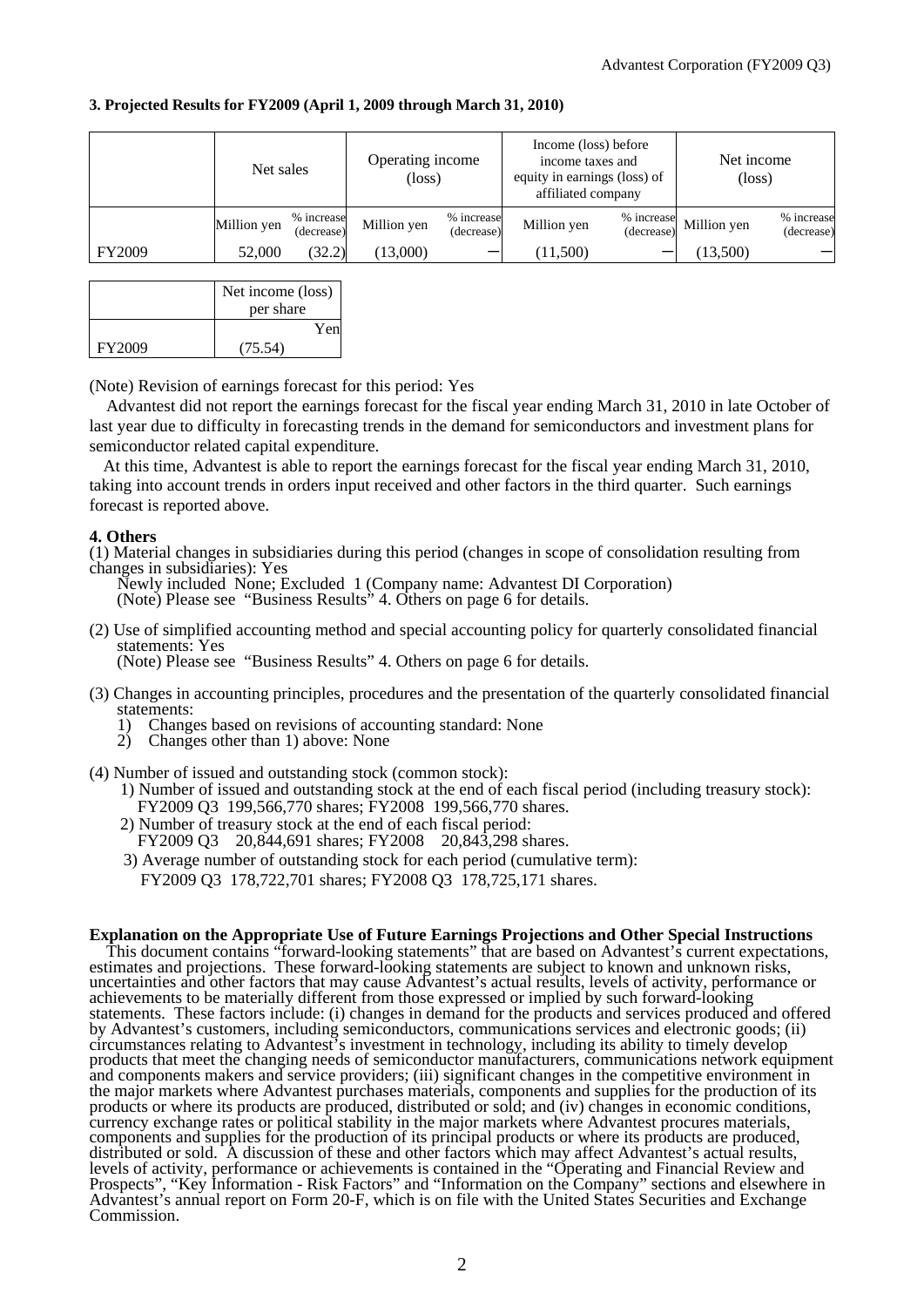### 【Business Results】

### 1. Analysis of Business Results

Consolidated Financial Results of FY2009 Q3 (October 1, 2009 through December 31, 2009)

(in billion yen)

|                                                                                             | Three months<br>ended<br>December 31,<br>2008 | Three months<br>ended<br>December 31,<br>2009 | As compared to the<br>corresponding period of<br>the previous<br>fiscal year<br>Increase (decrease) |
|---------------------------------------------------------------------------------------------|-----------------------------------------------|-----------------------------------------------|-----------------------------------------------------------------------------------------------------|
| Orders input received                                                                       | 8.9                                           | 18.7                                          | 110.4%                                                                                              |
| Net sales                                                                                   | 14.6                                          | 12.9                                          | (11.7%)                                                                                             |
| Operating income (loss)                                                                     | (11.6)                                        | (5.0)                                         |                                                                                                     |
| Income (loss) before income<br>taxes and equity in earnings<br>(loss) of affiliated company | (13.1)                                        | (5.0)                                         |                                                                                                     |
| Net income (loss)                                                                           | (7.8)                                         | (5.7)                                         |                                                                                                     |

In the third quarter of FY2009, the global economy further advanced in the direction of recovery from the downturn triggered by the 2008 financial crisis, with China, India, and most of Asia continuing to post impressive growth.

The semiconductor industry also showed signs of recovery primarily driven by PC and consumer electronics demand. Nearly all chip-makers posted improved results and gradually resumed capital expenditures aimed at boosting productivity, which they had put on hold during the downturn. Correspondingly, demand for Advantest's products trended robustly upwards, fueling continued sequential gains in sales and orders.

As a result of these developments, orders input received was (Y) 18.7 billion (a 110.4% increase in comparison to the corresponding period of the previous fiscal year, a 29.1% increase in comparison to the second quarter). Net sales were (Y) 12.9 billion (a 11.7% decrease in comparison to the corresponding period of the previous fiscal year, a 15.5% increase in comparison to the second quarter). The percentage of net sales to overseas customers was 76.7%, compared to 55.4% in the corresponding period of the previous fiscal year.

Although net sales have increased since the second quarter, they are still not at the level to reach profitability. Accordingly, Advantest recorded an operating loss of (Y) 5.0 billion and net loss of (Y) 5.7 billion.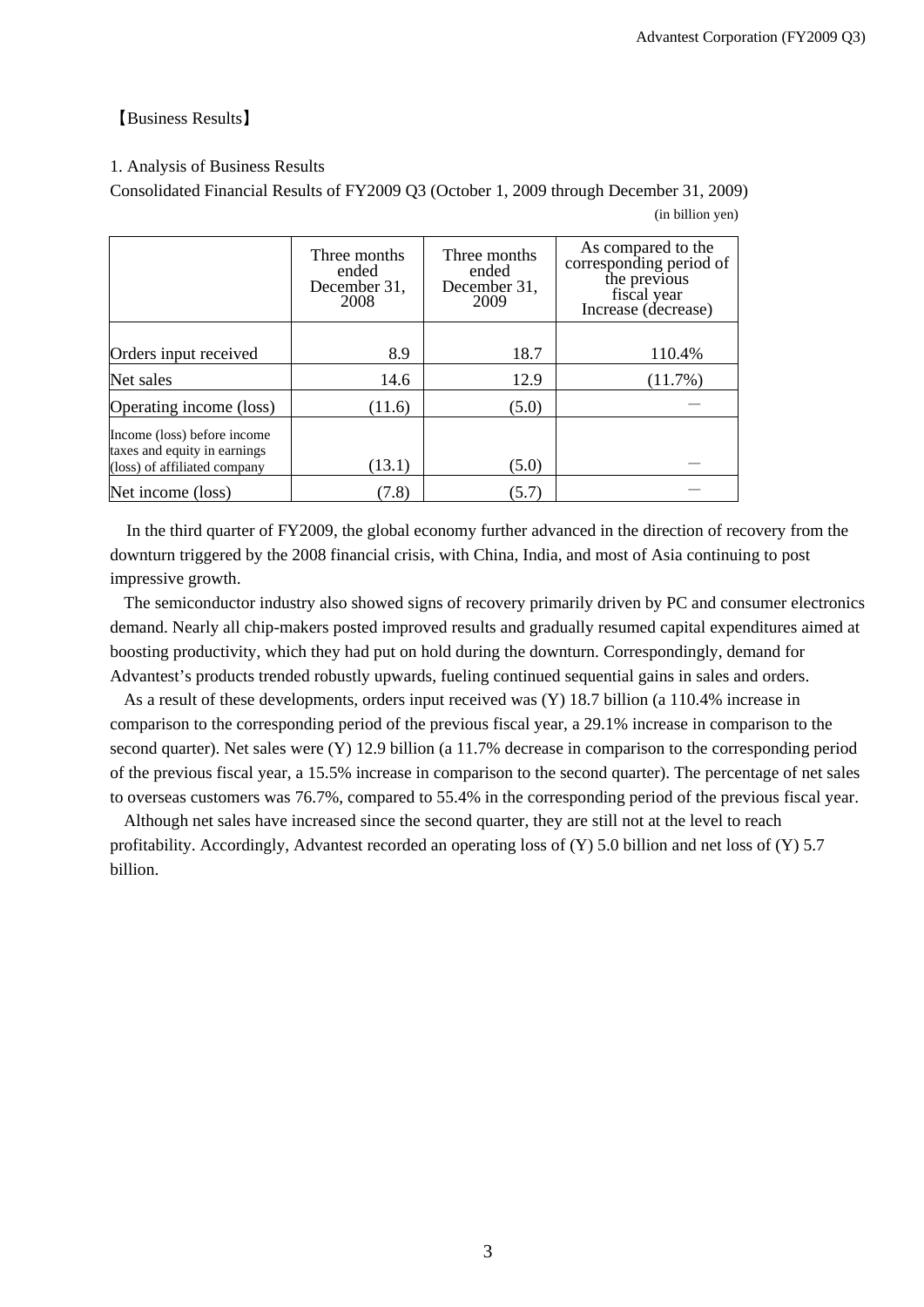(in billion yen)

(in billion yen)

Conditions of business by segment are described below.

<Semiconductor and Component Test System Segment>

|                         | Three months<br>ended<br>December 31,<br>2008 | Three months<br>ended<br>December 31,<br>2009 | As compared to the<br>corresponding period of<br>the previous<br>fiscal year<br>Increase (decrease) |
|-------------------------|-----------------------------------------------|-----------------------------------------------|-----------------------------------------------------------------------------------------------------|
| Orders input received   | 2.7                                           | 12.1                                          | 343.8%                                                                                              |
| Net sales               | 7.5                                           | 7.2                                           | $(4.9\%)$                                                                                           |
| Operating income (loss) | (9.7)                                         | (3.6)                                         |                                                                                                     |

In the Semiconductor and Component Test Systems segment, primarily due to renewed capital expenditures from an increasing number of semiconductor manufacturers, orders have been increasing since the second quarter.

In the memory semiconductor test system, Advantest saw a growing number of inquiries for test systems used to manufacture DDR3 DRAM, the memory devices used in high-performance PCs.

In non-memory semiconductor test system, the same expectations around the high-end PC market contributed to continuing robust orders for MPU test systems. Demand for LCD driver IC test systems was also solid, reflecting the healthy LCD television market.

As a result of the above, orders input received was (Y) 12.1 billion (a 343.8% increase in comparison to the corresponding period of the previous fiscal year), net sales were  $(Y)$  7.2 billion (a 4.9% decrease in comparison to the corresponding period of the previous fiscal year) and operating loss was (Y) 3.6 billion.

Three months ended December 31, 2008 Three months ended December 31, 2009 As compared to the corresponding period of the previous fiscal year Increase (decrease) Orders input received 1.7 1.7 4.4 168.8% Net sales  $2.3$   $3.9$  69.5% Operating income (loss)  $(1.5)$   $(0.7)$ 

<Mechatronics System Segment>

In the Mechatronics System segment, similar to test systems, orders and sales for test handlers and device interface products received a sequential boost from the recovery in capital expenditures seen in the third quarter. Orders for Advantest's new high-productivity test handlers, which benefited from ramped-up memory production.

As a result of the above, orders input received was (Y) 4.4 billion (a 168.8% increase in comparison to the corresponding period of the previous fiscal year), net sales were (Y) 3.9 billion (a 69.5% increase in comparison to the corresponding period of the previous fiscal year) and operating loss was (Y) 0.7 billion.

4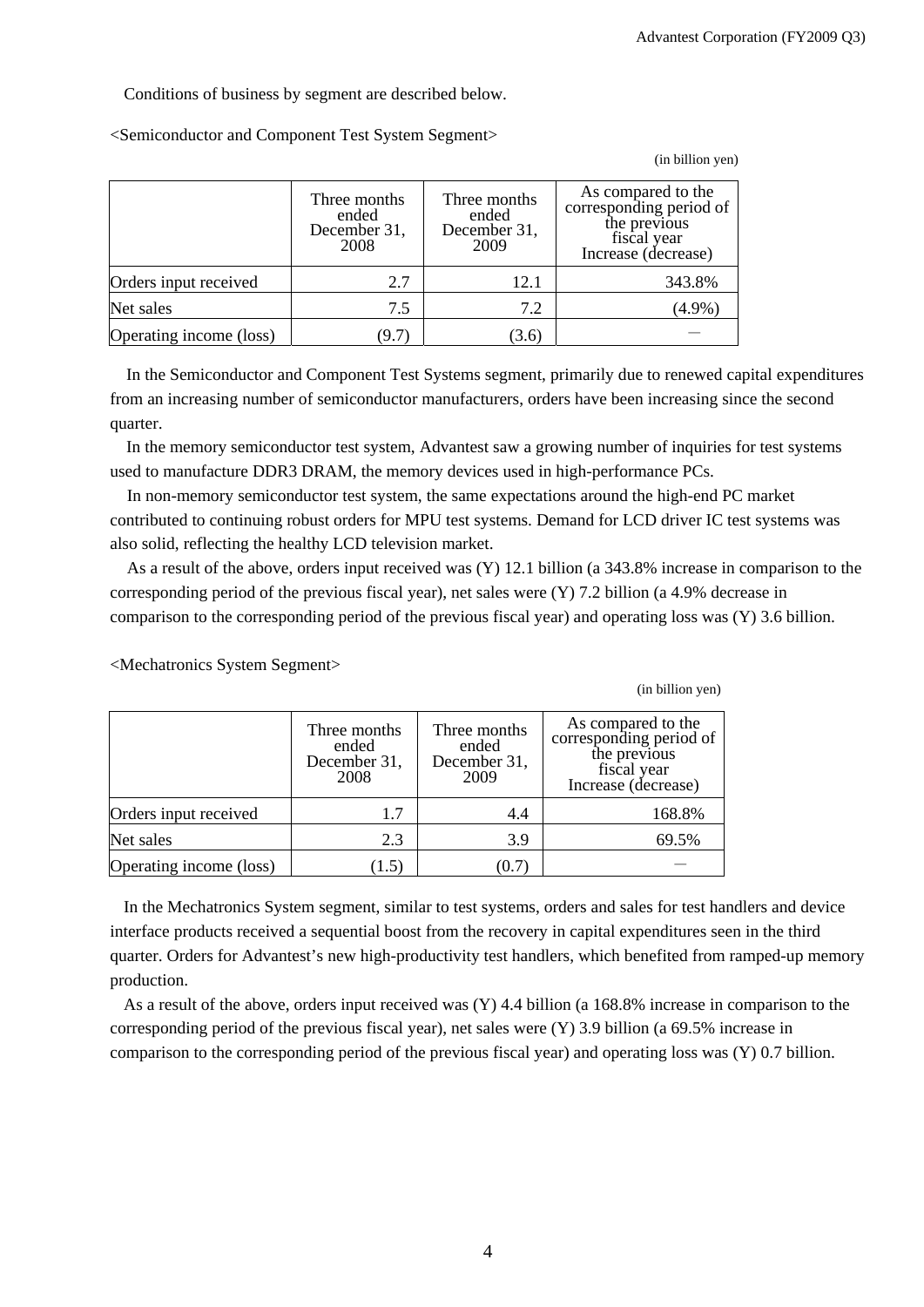(in billion yen)

<Services, Support and Others Segment>

|                       | Three months<br>ended<br>December 31,<br>2008 | Three months<br>ended<br>December 31,<br>2009 | As compared to the<br>corresponding period of<br>the previous<br>fiscal year<br>Increase (decrease) |
|-----------------------|-----------------------------------------------|-----------------------------------------------|-----------------------------------------------------------------------------------------------------|
| Orders input received | 4.6                                           | 3.4                                           | (29.3%)                                                                                             |
| Net sales             | 5.0                                           | 2.9                                           | $(42.9\%)$                                                                                          |
| Operating income      | $0.0\,$                                       | 0.5                                           | 33.5 times                                                                                          |

In the Services, Support and Others segment, orders and sales decreased compare to the third quarter of FY2008, however, they recorded a robust recovery in profitability for maintenance services, primarily due to higher equipment utilization rates at semiconductor manufacturing facilities.

As a result of the above, orders input received was (Y) 3.4 billion (a 29.3% decrease in comparison to the corresponding period of the previous fiscal year), net sales were (Y) 2.9 billion (a 42.9% decrease in comparison to the corresponding period of the previous fiscal year) and operating income was (Y) 0.5 billion (33.5 times in comparison to the corresponding period of the previous fiscal year).

With respect to the qualitative information concerning the consolidated business results for the first quarter and the second quarter of the fiscal year ending March 31, 2010, please refer to "FY2009 First Quarter Consolidated Financial Results" (reported on July 29, 2009) and "FY2009 Second Quarter Consolidated Financial Results" (reported on October 28, 2009).

### 2. Analysis of Financial Condition

Total assets at December 31, 2009 amounted to (Y) 185.1 billion, a decrease of (Y) 16.9 billion compared to March 31, 2009, primarily due to decrease in cash and cash equivalents. The amount of total liabilities was (Y) 37.6 billion, a decrease of (Y) 0.8 billion compared to March 31, 2009, primarily due to increase in trade accounts payable and decrease in other accounts payable. Stockholders' equity was (Y) 147.5 billion. Equity to assets ratio was 79.7%, a decrease of 1.3 percentage point from March 31, 2009.

#### (Cash Flow Condition)

Cash and cash equivalents held at December 31, 2009 were (Y) 89.4 billion, a decrease of (Y) 13.3 billion from September 30, 2009. Significant cash flows during the third quarter of this fiscal year and their causes are described below.

Net cash used in operating activities was (Y) 6.3 billion (Net cash out flow (Y) 7.2 billion in the corresponding period of the previous fiscal year). This amount was primarily attributable to net loss of (Y) 5.7 billion.

Net cash used in investing activities was (Y) 7.8 billion (Net cash out flow (Y) 16.3 billion in the corresponding period of the previous fiscal year). This amount was primarily attributable to increase in shortterm investments in the amount of  $(Y)$  7.1 billion and purchases of property, plant and equipment in the amount of (Y) 0.9 billion.

Net cash used in financing activities was (Y) 0.8 billion (Net cash out flow (Y) 4.2 billion in the corresponding period of the previous fiscal year). This amount was primarily attributable to (Y) 0.8 billion dividends paid.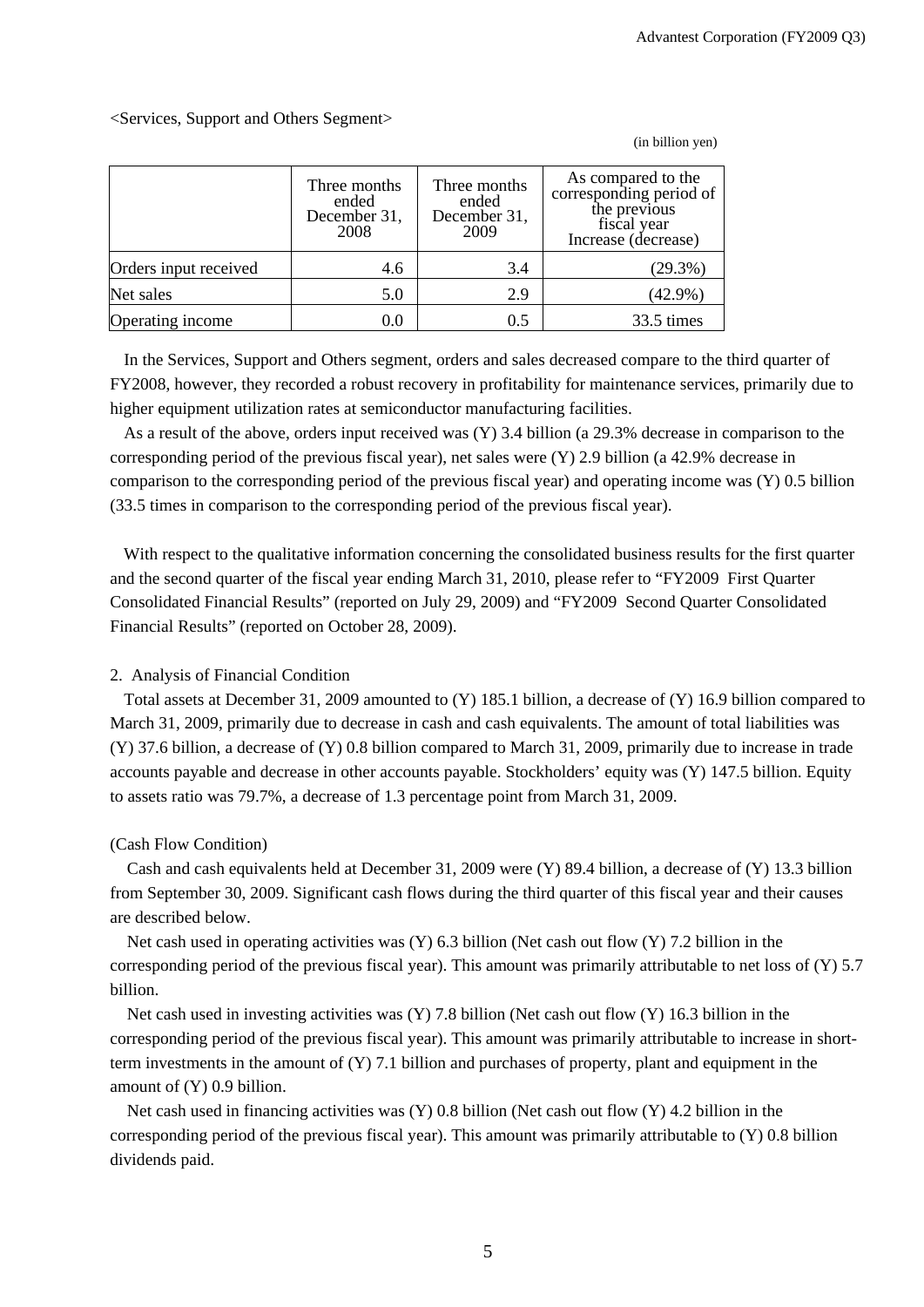#### 3. Prospects for the Upcoming Fiscal Year

With the prospect of the global economy having bottomed out, the semiconductor market is once again beginning to expand. In such an operating environment, semiconductor manufacturers plan capital expenditures, not only to increase production and productivity, but also to develop process shrink technology for production of next generation of devices.

In this operating environment, through Advantest's corporate initiative "1000 Days," launched in July 2009, Advantest will focus to further improve its delivery response time, and will continue to provide timely new solutions optimized for current market needs. Advantest will also strive to develop new businesses outside the semiconductor industry, and to improve its overall cost structure with the goal of achieving profitability in the earliest possible timeframe.

For the fiscal year ending March 31, 2010, Advantest forecasts sales of (Y) 52.0 billion, operating loss of (Y) 13.0 billion, loss before income taxes and equity in loss of affiliated company of (Y) 11.5 billion, and net loss of (Y) 13.5 billion.

#### 4. Others

(1) Material changes in subsidiaries during this period (changes in scope of consolidation resulting from changes in subsidiaries): Yes

Excluded 1: Advantest DI Corporation

Advantest DI Corporation was merged with Advantest Manufacturing, Inc. which is Advantest's subsidiary on April 1, 2009.

(2) Use of simplified accounting method and special accounting policy for quarterly consolidated financial statements:

Tax expense is measured using an estimated annual effective tax rate. Advantest makes, at the end of the third quarter, its best estimate of the annual effective tax rate for the full fiscal year and use that rate to provide for income taxes on a current year-to-date basis. The estimated effective tax rate includes the deferred tax effects of expected year-end temporary differences and carryforwards, and the effects of valuation allowances for deferred tax assets.

(3) Changes in accounting principles, procedures and the presentation of the quarterly consolidated financial statements: None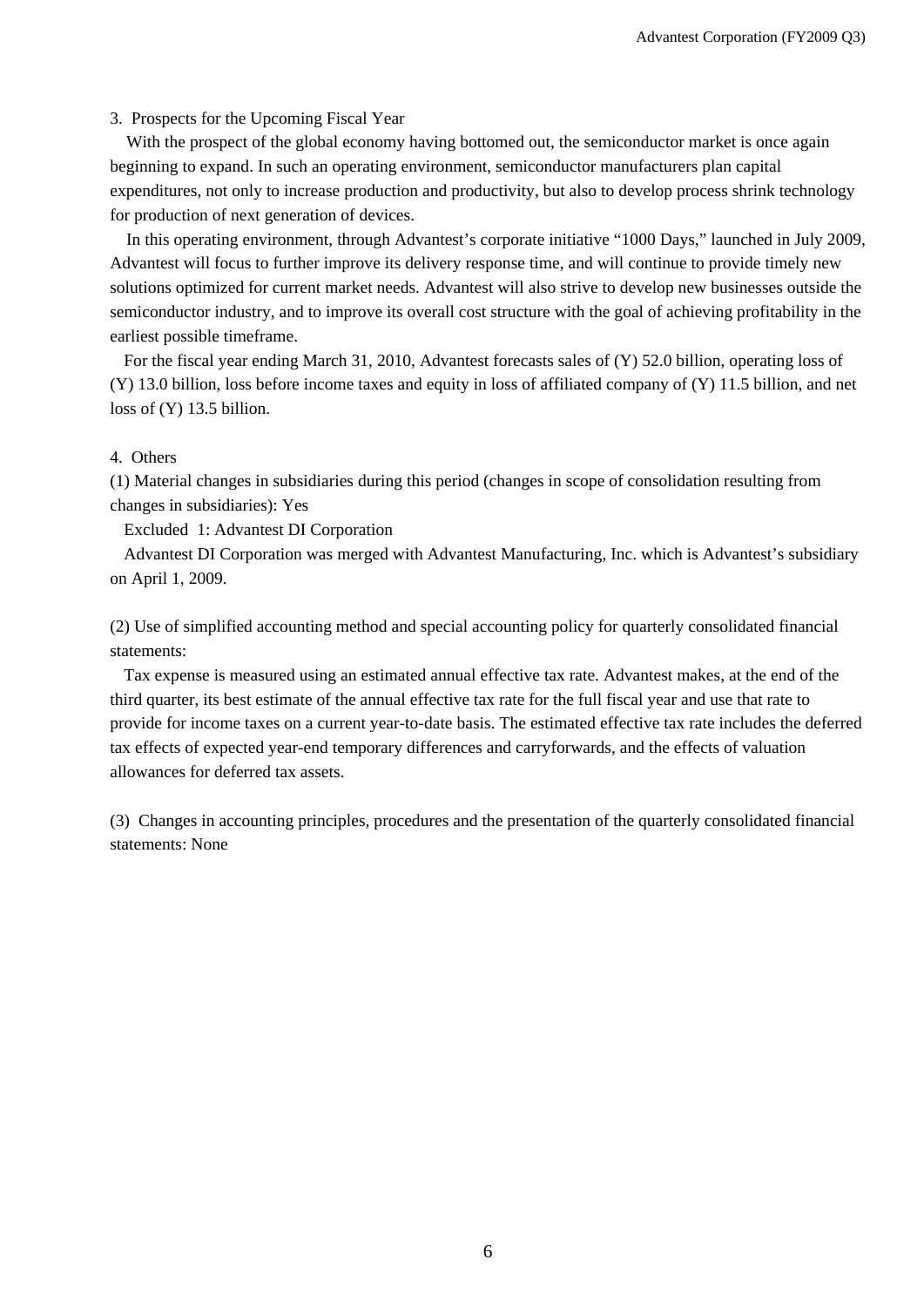# 5. Consolidated Financial Statements and Other Information

### (1)Consolidated Balance Sheets (Unaudited)

|                                    |   | Yen (Millions)           |                       |
|------------------------------------|---|--------------------------|-----------------------|
| Assets                             |   | <b>December 31, 2009</b> | <b>March 31, 2009</b> |
|                                    |   |                          |                       |
| Current assets:                    |   |                          |                       |
| Cash and cash equivalents          | ¥ | 89,417                   | 105,455               |
| Short-term investments             |   | 17,049                   | 25,114                |
| Trade receivables, net             |   | 13,625                   | 10,415                |
| Inventories                        |   | 15,282                   | 9,737                 |
| Other current assets               |   | 5,011                    | 6,586                 |
| Total current assets               |   | 140,384                  | 157,307               |
|                                    |   |                          |                       |
| Investment securities              |   | 7,902                    | 6,679                 |
| Property, plant and equipment, net |   | 32,944                   | 33,974                |
| Intangible assets, net             |   | 1,402                    | 1,470                 |
| Other assets                       |   | 2,515                    | 2,629                 |
| Total assets                       | ¥ | 185,147                  | 202,059               |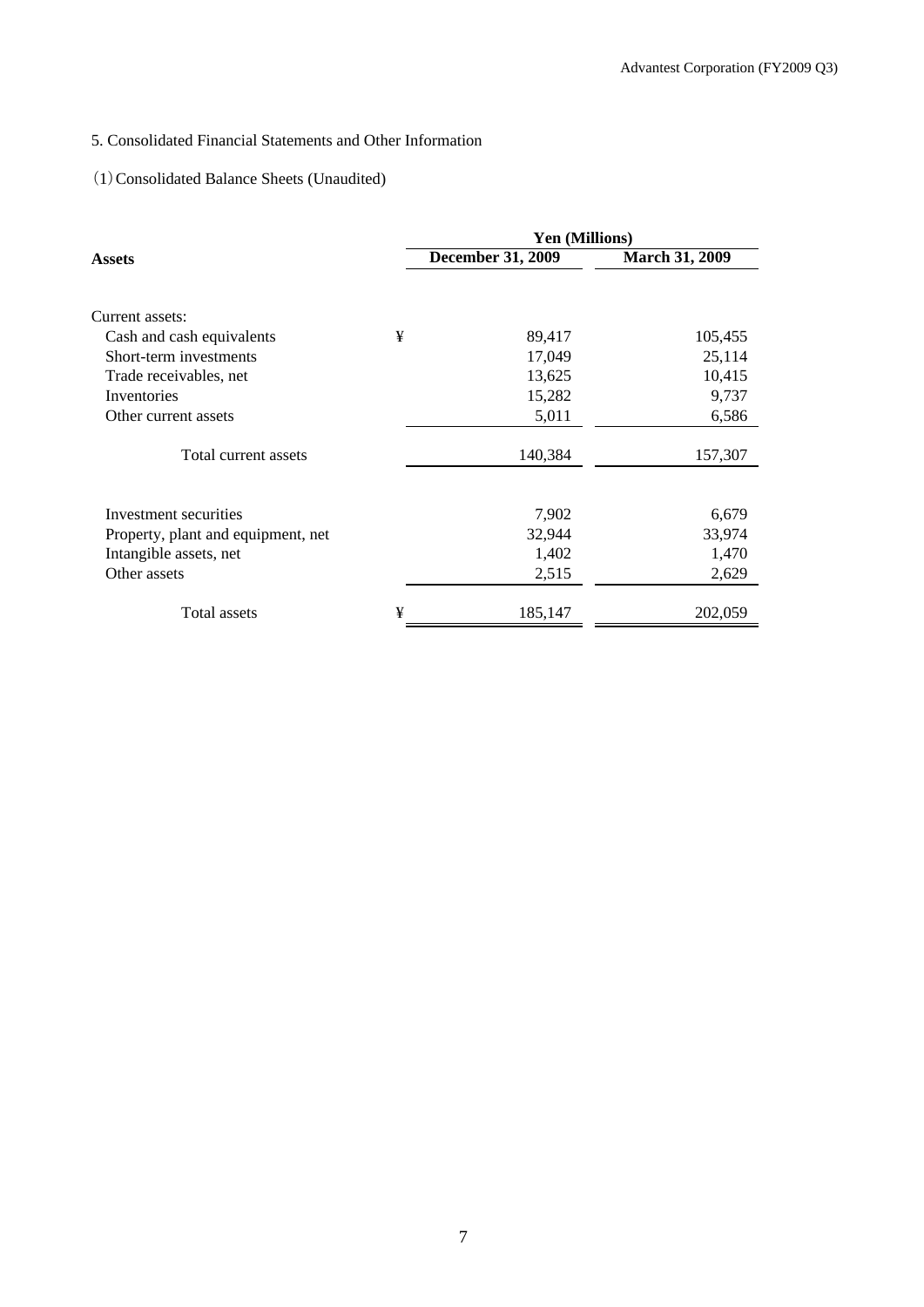|   | Yen (Millions)           |                       |  |  |
|---|--------------------------|-----------------------|--|--|
|   | <b>December 31, 2009</b> | <b>March 31, 2009</b> |  |  |
|   |                          |                       |  |  |
| ¥ | 8,220                    | 4,767                 |  |  |
|   | 689                      | 6,409                 |  |  |
|   | 4,416                    | 6,043                 |  |  |
|   | 2,717                    | 2,811                 |  |  |
|   | 4,151                    | 1,507                 |  |  |
|   | 20,193                   | 21,537                |  |  |
|   | 14,779                   | 13,996                |  |  |
|   | 2,672                    | 2,910                 |  |  |
|   | 37,644                   | 38,443                |  |  |
|   |                          |                       |  |  |
|   |                          |                       |  |  |
|   | 32,363                   | 32,363                |  |  |
|   | 40,416                   | 40,320                |  |  |
|   | 180,303                  | 194,848               |  |  |
|   | (16,249)                 | (14, 587)             |  |  |
|   | (89, 330)                | (89, 328)             |  |  |
|   | 147,503                  | 163,616               |  |  |
| ¥ | 185,147                  | 202,059               |  |  |
|   |                          |                       |  |  |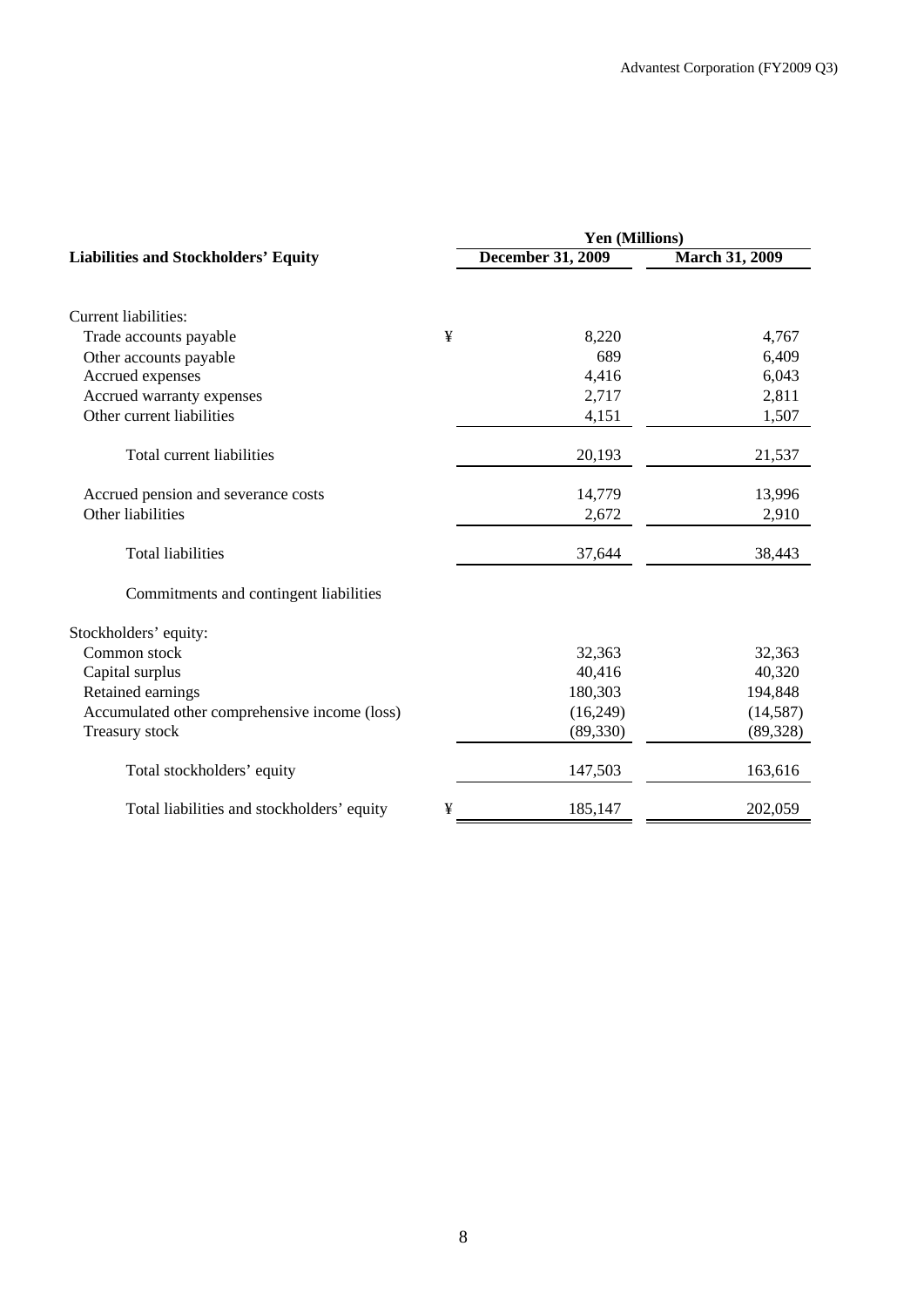# (2)Consolidated Statements of Operations (Unaudited)

|                                                 |   | Yen (Millions)                                       |                                               |  |  |
|-------------------------------------------------|---|------------------------------------------------------|-----------------------------------------------|--|--|
|                                                 |   | <b>Nine months ended</b><br><b>December 31, 2008</b> | Nine months ended<br><b>December 31, 2009</b> |  |  |
| Net sales                                       | ¥ | 67,117                                               | 31,656                                        |  |  |
| Cost of sales                                   |   | 38,323                                               | 17,291                                        |  |  |
| Gross profit                                    |   | 28,794                                               | 14,365                                        |  |  |
| Research and development expenses               |   | 19,644                                               | 12,953                                        |  |  |
| Selling, general and administrative expenses    |   | 24,695                                               | 14,379                                        |  |  |
| Operating income (loss)                         |   | (15, 545)                                            | (12,967)                                      |  |  |
| Other income (expense):                         |   |                                                      |                                               |  |  |
| Interest and dividends income                   |   | 1,801                                                | 476                                           |  |  |
| Interest expense                                |   | (8)                                                  | (3)                                           |  |  |
| Other, net                                      |   | (4,225)                                              | 1,111                                         |  |  |
| Total other income (expense)                    |   | (2, 432)                                             | 1,584                                         |  |  |
| Income (loss) before income taxes and equity    |   |                                                      |                                               |  |  |
| in earnings (loss) of affiliated company        |   | (17, 977)                                            | (11, 383)                                     |  |  |
| Income tax expense (benefit)                    |   | (7, 374)                                             | 1,292                                         |  |  |
| Equity in earnings (loss) of affiliated company |   | (98)                                                 | (82)                                          |  |  |
| Net income (loss)                               | ¥ | (10,701)                                             | (12, 757)                                     |  |  |

|                              |   | Yen                                           |                                               |  |
|------------------------------|---|-----------------------------------------------|-----------------------------------------------|--|
|                              |   | Nine months ended<br><b>December 31, 2008</b> | Nine months ended<br><b>December 31, 2009</b> |  |
| Net income (loss) per share: |   |                                               |                                               |  |
| <b>Basic</b>                 | ¥ | (59.87)                                       | (71.38)                                       |  |
| Diluted                      |   | (59.87)                                       | (71.38)                                       |  |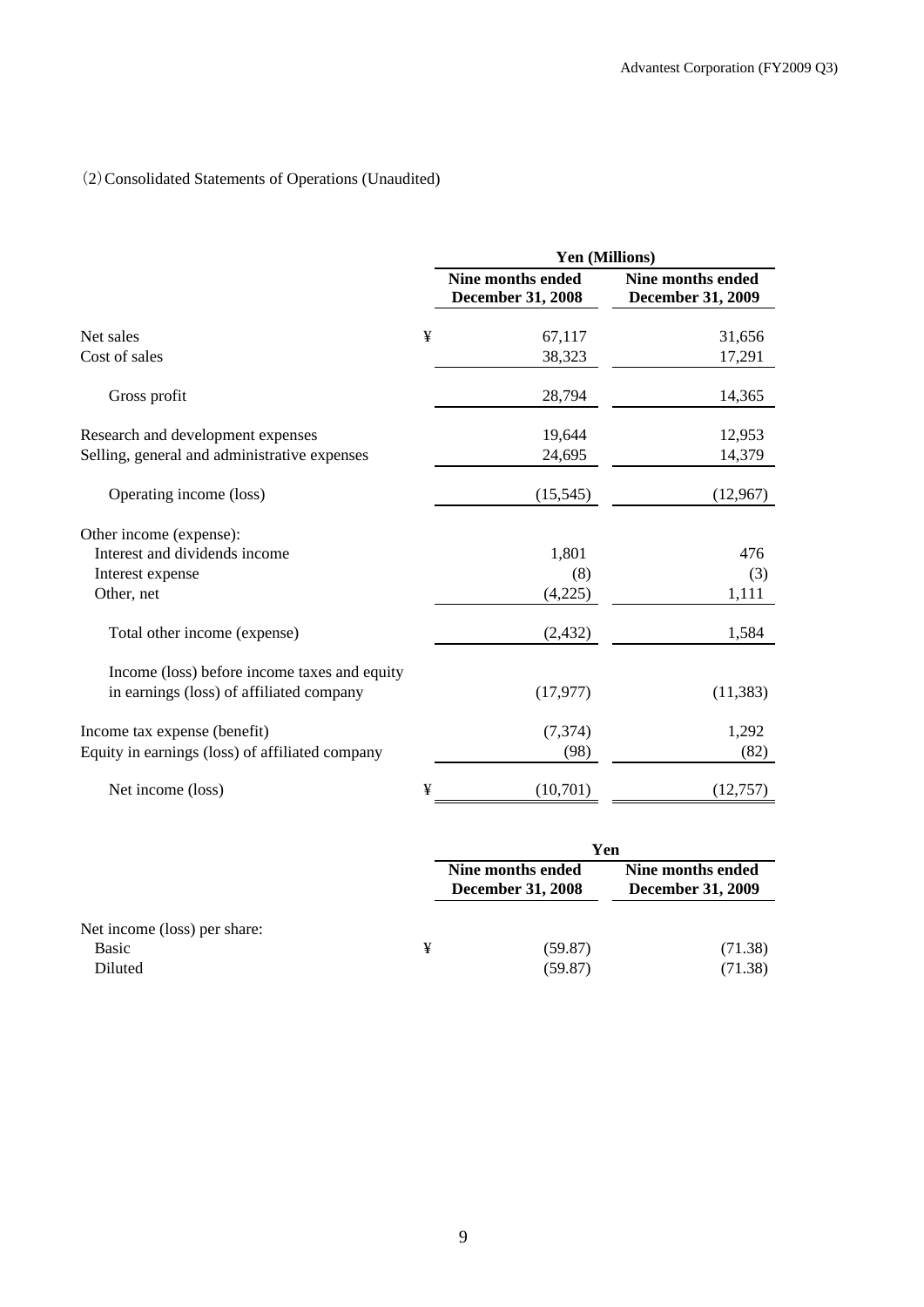|                                                                                          |   | Yen (Millions)                                 |                                                |  |
|------------------------------------------------------------------------------------------|---|------------------------------------------------|------------------------------------------------|--|
|                                                                                          |   | Three months ended<br><b>December 31, 2008</b> | Three months ended<br><b>December 31, 2009</b> |  |
| Net sales                                                                                | ¥ | 14,597                                         | 12,887                                         |  |
| Cost of sales                                                                            |   | 12,686                                         | 8,615                                          |  |
| Gross profit                                                                             |   | 1,911                                          | 4,272                                          |  |
| Research and development expenses                                                        |   | 6,072                                          | 4,240                                          |  |
| Selling, general and administrative expenses                                             |   | 7,469                                          | 5,016                                          |  |
| Operating income (loss)                                                                  |   | (11, 630)                                      | (4,984)                                        |  |
| Other income (expense):                                                                  |   |                                                |                                                |  |
| Interest and dividends income                                                            |   | 548                                            | 114                                            |  |
| Interest expense<br>Other, net                                                           |   | (2)<br>(2,008)                                 | (1)<br>(106)                                   |  |
| Total other income (expense)                                                             |   | (1, 462)                                       | 7                                              |  |
| Income (loss) before income taxes and equity<br>in earnings (loss) of affiliated company |   | (13,092)                                       | (4,977)                                        |  |
| Income tax expense (benefit)                                                             |   | (5,361)                                        | 678                                            |  |
| Equity in earnings (loss) of affiliated company                                          |   | (27)                                           | (14)                                           |  |
| Net income (loss)                                                                        | ¥ | (7,758)                                        | (5,669)                                        |  |

|                              |   | Yen                                            |                                                |  |
|------------------------------|---|------------------------------------------------|------------------------------------------------|--|
|                              |   | Three months ended<br><b>December 31, 2008</b> | Three months ended<br><b>December 31, 2009</b> |  |
| Net income (loss) per share: |   |                                                |                                                |  |
| <b>Basic</b><br>Diluted      | ¥ | (43.40)<br>(43.40)                             | (31.72)<br>(31.72)                             |  |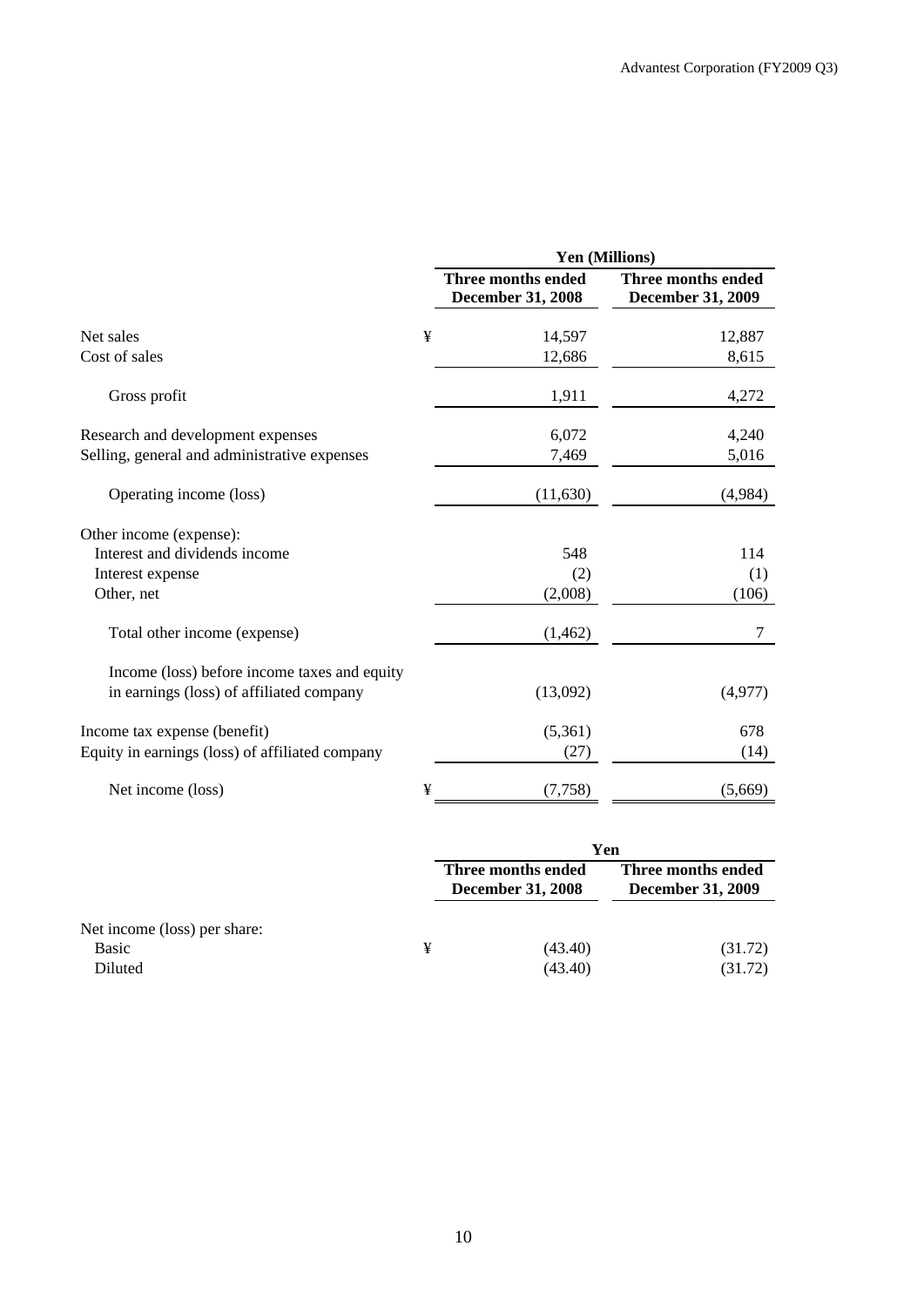### (3)Consolidated Statements of Cash Flows (Unaudited)

|                                                                  | Yen (Millions) |                                                      |                                               |
|------------------------------------------------------------------|----------------|------------------------------------------------------|-----------------------------------------------|
|                                                                  |                | <b>Nine months ended</b><br><b>December 31, 2008</b> | Nine months ended<br><b>December 31, 2009</b> |
| Cash flows from operating activities:                            |                |                                                      |                                               |
| Net income (loss)                                                | ¥              | (10,701)                                             | (12,757)                                      |
| Adjustments to reconcile net income (loss) to net cash           |                |                                                      |                                               |
| provided by (used in) operating activities:                      |                |                                                      |                                               |
| Depreciation and amortization                                    |                | 6,956                                                | 3,160                                         |
| Deferred income taxes                                            |                | (9,401)                                              | (299)                                         |
| Stock option compensation expense                                |                | 172                                                  | 96                                            |
| Changes in assets and liabilities:                               |                |                                                      |                                               |
| Trade receivables                                                |                | 16,648                                               | (3,430)                                       |
| Inventories                                                      |                | 11,144                                               | (5,659)                                       |
| Trade accounts payable                                           |                | (7, 143)                                             | 3,585                                         |
| Other accounts payable                                           |                | 1,061                                                | (5,675)                                       |
| Accrued expenses                                                 |                | (4, 839)                                             | (1,603)                                       |
| Accrued warranty expenses                                        |                | (1,180)                                              | (99)                                          |
| Accrued pension and severance costs                              |                | (254)                                                | 781                                           |
| Other                                                            |                | 5,239                                                | 2,283                                         |
| Net cash provided by (used in) operating activities              |                | 7,702                                                | (19,617)                                      |
| Cash flows from investing activities:                            |                |                                                      |                                               |
| (Increase) decrease in short-term investments                    |                | (18, 417)                                            | 7,301                                         |
| Proceeds from sale of non-marketable investment securities       |                | 34                                                   |                                               |
| Proceeds from sale of property, plant and equipment              |                | 390                                                  | 150                                           |
| Purchases of intangible assets                                   |                | (568)                                                | (112)                                         |
| Purchases of property, plant and equipment                       |                | (4,523)                                              | (2,067)                                       |
| Other                                                            |                | (322)                                                | 68                                            |
| Net cash provided by (used in) investing activities              |                | (23, 406)                                            | 5,340                                         |
| Cash flows from financing activities:                            |                |                                                      |                                               |
| Dividends paid                                                   |                | (8,669)                                              | (1,748)                                       |
| Other                                                            |                | (5)                                                  | (6)                                           |
| Net cash used in financing activities                            |                | (8,674)                                              | (1,754)                                       |
| Net effect of exchange rate changes on cash and cash equivalents |                | (4,730)                                              | (7)                                           |
| Net change in cash and cash equivalents                          |                | (29, 108)                                            | (16,038)                                      |
| Cash and cash equivalents at beginning of period                 |                | 147,348                                              | 105,455                                       |
| Cash and cash equivalents at end of period                       | ¥              | 118,240                                              | 89,417                                        |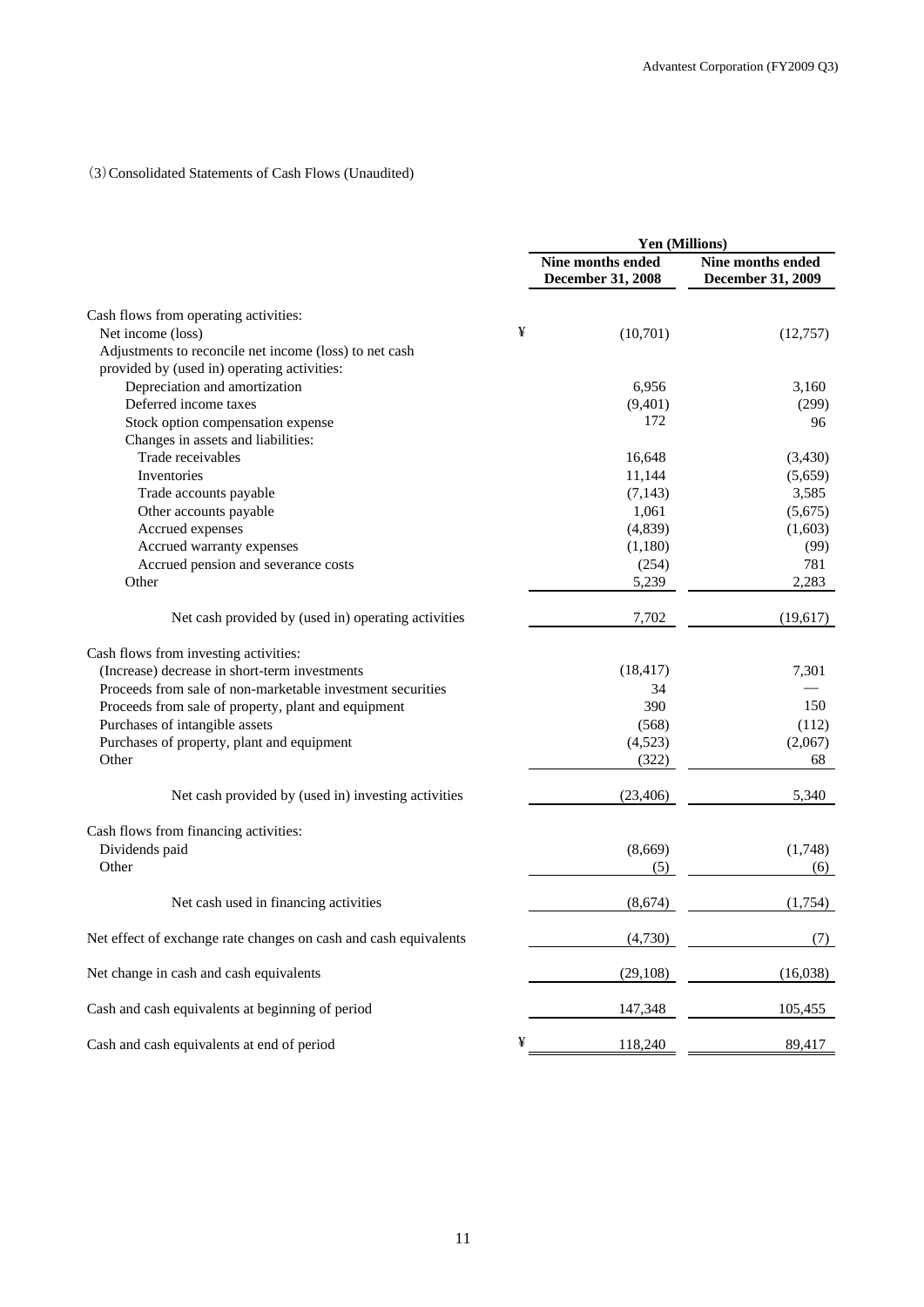# (4) Notes on Preconditions to Going Concerns: None

# (5) Segment Information

# 1. Business Segment Information

|                                               | <b>Yen (Millions)</b>                                                      |                                                  |                                    |                                 |           |  |  |
|-----------------------------------------------|----------------------------------------------------------------------------|--------------------------------------------------|------------------------------------|---------------------------------|-----------|--|--|
|                                               | Three months ended December 31, 2008                                       |                                                  |                                    |                                 |           |  |  |
|                                               | Semiconductor<br>and<br>Component<br><b>Test System</b><br><b>Business</b> | <b>Mechatronics</b><br>System<br><b>Business</b> | Services.<br>Support and<br>Others | Elimination<br>and<br>Corporate | Total     |  |  |
| Net sales to unaffiliated customers           | ¥<br>7,404                                                                 | 2,189                                            | 5,004                              |                                 | 14,597    |  |  |
| Inter-segment sales                           | 98                                                                         | 98                                               |                                    | (196)                           |           |  |  |
| Sales<br>Operating income (loss) before stock | 7,502                                                                      | 2,287                                            | 5.004                              | (196)                           | 14,597    |  |  |
| option compensation expense<br>Adjustment:    | (9,665)                                                                    | (1,476)                                          | 17                                 | (420)                           | (11, 544) |  |  |
| Stock option compensation expense             |                                                                            |                                                  |                                    |                                 | 86        |  |  |
| Operating income (loss)                       |                                                                            |                                                  |                                    | ¥                               | (11,630)  |  |  |
|                                               |                                                                            |                                                  |                                    |                                 |           |  |  |

|                                                      | <b>Yen (Millions)</b>                                                      |                                                  |                                    |                                 |              |  |  |
|------------------------------------------------------|----------------------------------------------------------------------------|--------------------------------------------------|------------------------------------|---------------------------------|--------------|--|--|
|                                                      | Three months ended December 31, 2009                                       |                                                  |                                    |                                 |              |  |  |
|                                                      | Semiconductor<br>and<br>Component<br><b>Test System</b><br><b>Business</b> | <b>Mechatronics</b><br>System<br><b>Business</b> | Services,<br>Support and<br>Others | Elimination<br>and<br>Corporate | Total        |  |  |
| Net sales to unaffiliated customers                  | ¥                                                                          | 3,861<br>6,169                                   | 2,857                              |                                 | 12,887       |  |  |
| Inter-segment sales                                  |                                                                            | 17<br>965                                        |                                    | (982)                           |              |  |  |
| <b>Sales</b><br>Operating income (loss) before stock |                                                                            | 7,134<br>3,878                                   | 2,857                              | (982)                           | 12,887       |  |  |
| option compensation expense<br>Adjustment:           |                                                                            | (725)<br>(3,562)                                 | 543                                | (1,193)                         | (4,937)      |  |  |
| Stock option compensation expense                    |                                                                            |                                                  |                                    |                                 | 47           |  |  |
| Operating income (loss)                              |                                                                            |                                                  |                                    |                                 | ¥<br>(4,984) |  |  |

|                                                      | <b>Yen (Millions)</b>                                                      |                                                  |                                    |                                 |           |  |  |
|------------------------------------------------------|----------------------------------------------------------------------------|--------------------------------------------------|------------------------------------|---------------------------------|-----------|--|--|
|                                                      | Nine months ended December 31, 2008                                        |                                                  |                                    |                                 |           |  |  |
|                                                      | Semiconductor<br>and<br>Component<br><b>Test System</b><br><b>Business</b> | <b>Mechatronics</b><br>System<br><b>Business</b> | Services.<br>Support and<br>Others | Elimination<br>and<br>Corporate | Total     |  |  |
| Net sales to unaffiliated customers                  | ¥<br>42,698                                                                | 11,175                                           | 13,244                             |                                 | 67,117    |  |  |
| Inter-segment sales                                  | 448                                                                        | 2,175                                            |                                    | (2,623)                         |           |  |  |
| <b>Sales</b><br>Operating income (loss) before stock | 43,146                                                                     | 13,350                                           | 13,244                             | (2,623)                         | 67,117    |  |  |
| option compensation expense<br>Adjustment:           | (8,277)                                                                    | (3,181)                                          | 1,005                              | (4,920)                         | (15,373)  |  |  |
| Stock option compensation expense                    |                                                                            |                                                  |                                    |                                 | 172       |  |  |
| Operating income (loss)                              |                                                                            |                                                  |                                    | ¥                               | (15, 545) |  |  |